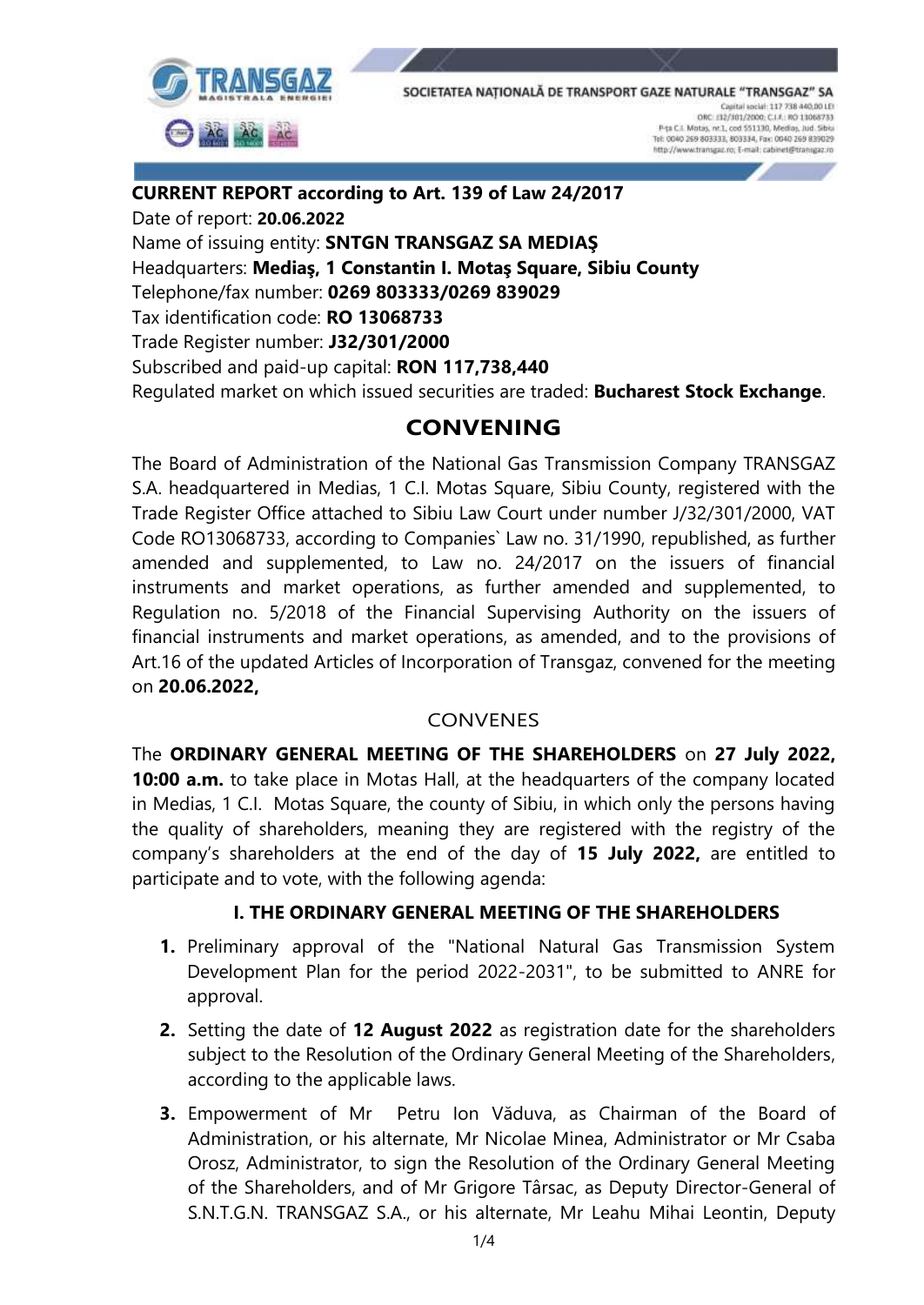Director-General, to sign the necessary documents for the registration and publication of the Resolution of the Ordinary General Meeting of the Shareholders at the Trade Register Office attached to Sibiu Law Court.

If the meeting is not quorate at the abovementioned date, the **Ordinary General Meeting of the Shareholders** will be held on **28 July 2022**, **10:00 a.m**. in Motaș Hall, at the headquarters of the company located in Medias, no. 1 C.I Motaș Square, Sibiu County, with the same agenda.

The draft resolution of the OGMS is available in soft copy on the company's website [\(www.transgaz.ro\)](http://www.transgaz.ro/), the link Investors/G.M.S./OGMS documents, both in Romanian and in English, as of **24 June 2022**.

The documents and materials for the meeting are available as follows:

the documents and materials for the meeting related to point 1 on the agenda of the **Ordinary General Meeting of the Shareholders** are available in soft copy on the Company's website ([www.transgaz.ro\)](http://www.transgaz.ro/), the link Investors/G.M.S./OGMS documents, in Romanian and in English, as of **24 June 2022**;

The Special Power of Attorney and the General Power of Attorney are available in soft copy on the Company's website ([www.transgaz.ro\)](http://www.transgaz.ro/), the link Investors/G.M.S./OGMS documents, in Romanian and in English, as of **24 June 2022**.

The shareholders representing, solely or collectively, at least 5% of the share capital are entitled:

- to insert points on the agenda of the general meeting, provided that every point is supported by reasoning or by a draft resolution proposed to be adopted by the general meeting, within 15 days from the publication of the convening, namely **7 July 2022, 3:00 p.m.**;
- to present draft resolutions for the points included or proposed to be included on the agenda of the meeting, within 15 days from the publication of the convening, namely **7 July 2022, 3:00 p.m.**;
- the abovementioned rights may be exercised only in writing, sent by courier, to **fax number 0269-803.412,** or to the e-mail address: secretariat.ca aga@transgaz.ro, for the attention of Mrs. Claudia Elena Florea.

If the exercising of the right to insert points on the agenda of the general meeting of the shareholders results in the changing of the agenda of the published convening, the company shall take all necessary actions to republish the convening with the revised agenda before the reference date of **15 July 2022.**

Every shareholder may address questions related to the points on the agenda of the general meeting of the shareholders to the General Meeting of the Shareholders Secretariat at the company's headquarters in Medias, 1 C.I. Motas Square, the ground floor, room 4, for the attention of Mrs. Claudia Elena Florea, by courier, to **fax number 0269-803.412,** or to the e-mail address: [secretariat.ca\\_aga@transgaz.ro.](mailto:secretariat.ca_aga@transgaz.ro) For identification purposes, the persons addressing such questions shall attach requests and copies of the documents proving their identity.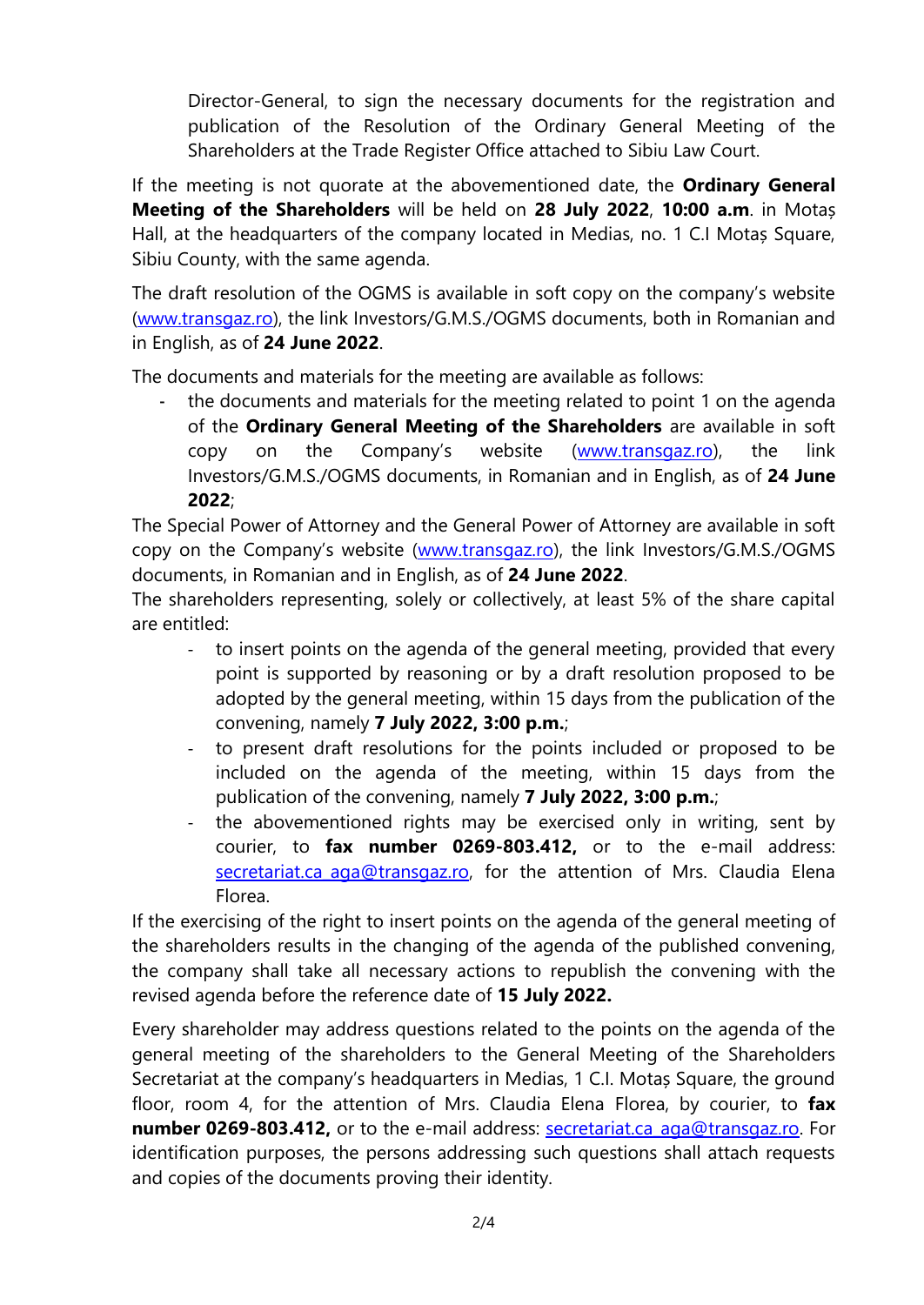The answers to the questions shall be sent in writing and shall be published on the company's website ([www.transgaz.ro\)](http://www.transgaz.ro/), the link Investors/G.M.S./OGMS documents.

The shareholders registered by the reference date may vote by correspondence, prior to the general meeting, by using the form of vote by correspondence available as of **24 June 2022**, on the company's website at [www.transgaz.ro,](http://www.transgaz.ro/) the link Investors/G.M.S./OGMS Documents, in Romanian and in English.

The forms of vote by correspondence must be filled in and signed by the shareholders - natural persons and accompanied by a certified copy of the identity card signed by the holder of the identity card/ filled in and signed by the legal representative of the shareholder - legal person, accompanied by the official document that certifies the quality of legal representative. In the case of legal persons or entities without legal personality, the legal representative is established based on the list of shareholders on the reference date/registration received from Depozitarul Central or, as applicable for dates different from the reference/registration date, based on the following Depozitarul Central documents submitted by the shareholder to the issuer: account statement proving the quality of shareholder and the number of shares held; documents proving the recording of the information regarding the legal representative at Depozitarul Central.

If the data regarding the quality of legal representative are not updated at Depozitarul Central by the shareholder legal person until the reference date, the legal representative proof is based on a true copy of the findings certificate issued by the Trade Register or on any other document issued by a competent authority of the country of registration of the shareholder, attesting the quality of legal representative, issued at least 3 months before the date of convening publication.

The forms of vote by correspondence and the supporting legal documents shall be sent in original by courier, in Romanian or in English, at the headquarters of the company located in Medias, 1 C.I. Motas Square so that they can be registered by **25 July 2022, 10:00 a.m.**, the General Meeting of the Shareholders Secretariat at the headquarters in Medias, 1 C.I. Motaș Square, the ground floor, room 4, attention of Mrs. Claudia Elena Florea, or electronically signed with an extended electronic signature, according to Law 455/2001 on electronic signature, by e-mail at [secretariat.ca\\_aga@transgaz.ro,](mailto:claudia.szasz@transgaz.ro) subject to the sanction under Art. 125, paragraph 3 of Companies` Law 31/1990, republished as further amended and supplemented.

Only the shareholders registered by the reference date of **15 July 2022** may attend and vote during the meeting, in person or by their representatives, based on a special or general Power of Attorney, according to the applicable laws. The quality of shareholder and, in the case of legal persons or entities without legal personality, the legal representative is established based on the list of shareholders on the reference date / registration received from Depozitarul Central.

If a shareholder is represented by a credit institution providing custody services, such shareholder will be able to vote in the general meeting of the shareholders provided it submits to the issuer the original declaration signed and, if applicable, stamped by the legal representative of the credit institution, clearly stating the surname/name of